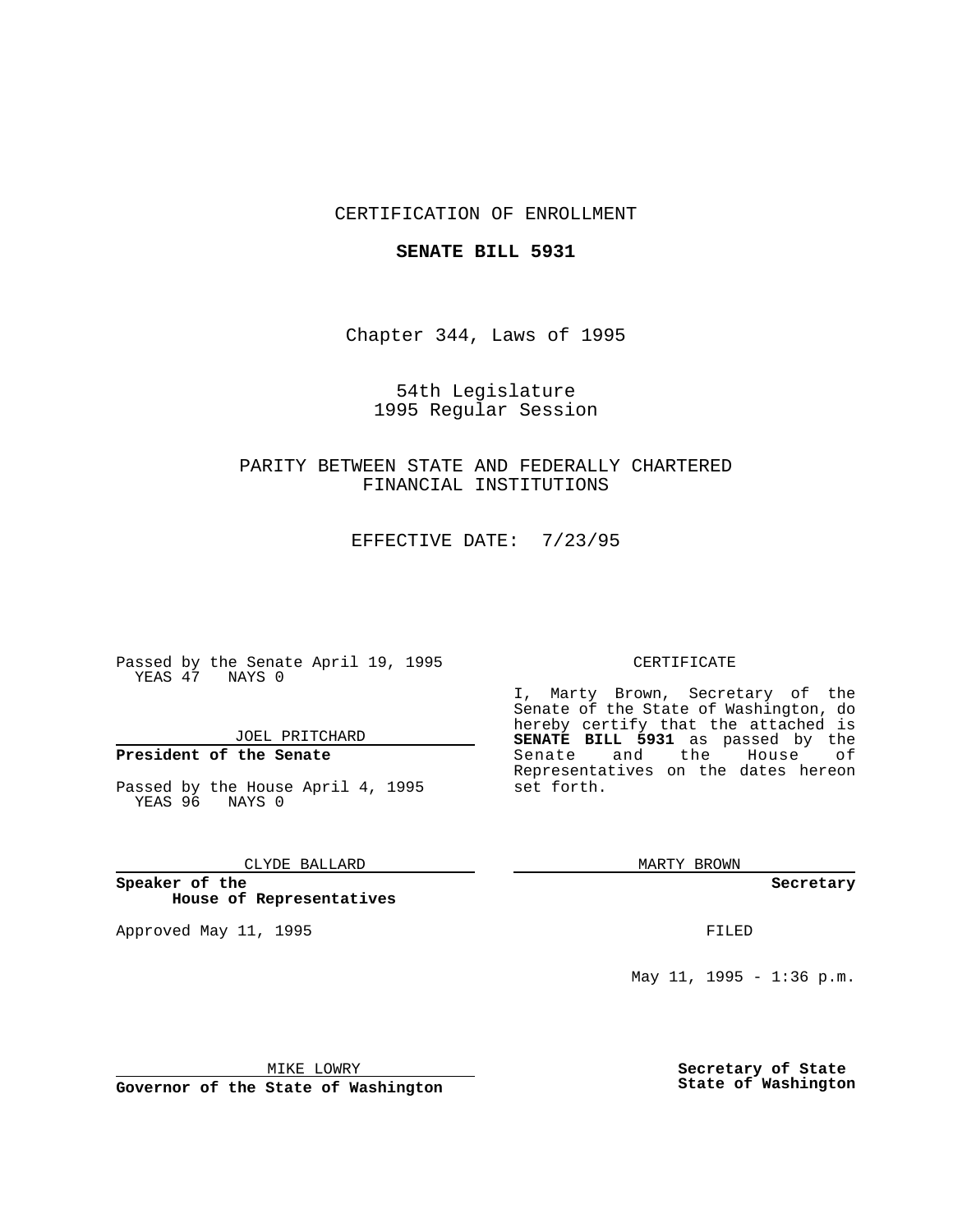## **SENATE BILL 5931** \_\_\_\_\_\_\_\_\_\_\_\_\_\_\_\_\_\_\_\_\_\_\_\_\_\_\_\_\_\_\_\_\_\_\_\_\_\_\_\_\_\_\_\_\_\_\_

\_\_\_\_\_\_\_\_\_\_\_\_\_\_\_\_\_\_\_\_\_\_\_\_\_\_\_\_\_\_\_\_\_\_\_\_\_\_\_\_\_\_\_\_\_\_\_

### AS AMENDED BY THE HOUSE

Passed Legislature - 1995 Regular Session

**State of Washington 54th Legislature 1995 Regular Session By** Senators Prentice and Hale

Read first time 02/15/95. Referred to Committee on Financial Institutions & Housing.

1 AN ACT Relating to state-chartered financial institutions parity 2 with federally chartered financial institutions; amending RCW 30.04.111 3 and 30.08.180; and reenacting and amending RCW 30.04.215 and 30.08.190.

4 BE IT ENACTED BY THE LEGISLATURE OF THE STATE OF WASHINGTON:

5 **Sec. 1.** RCW 30.04.111 and 1994 c 92 s 12 are each amended to read 6 as follows:

 The total loans and extensions of credit by a bank or trust company to a person outstanding at any one time shall not exceed twenty percent of the capital and surplus of such bank or trust company. The following loans and extensions of credit shall not be subject to this limitation:

12 (1) Loans or extensions of credit arising from the discount of 13 commercial or business paper evidencing an obligation to the person 14 negotiating it with recourse;

 (2) Loans or extensions of credit secured by bonds, notes, certificates of indebtedness, or treasury bills of the United States or by other such obligations wholly guaranteed as to principal and 18 interest by the United States;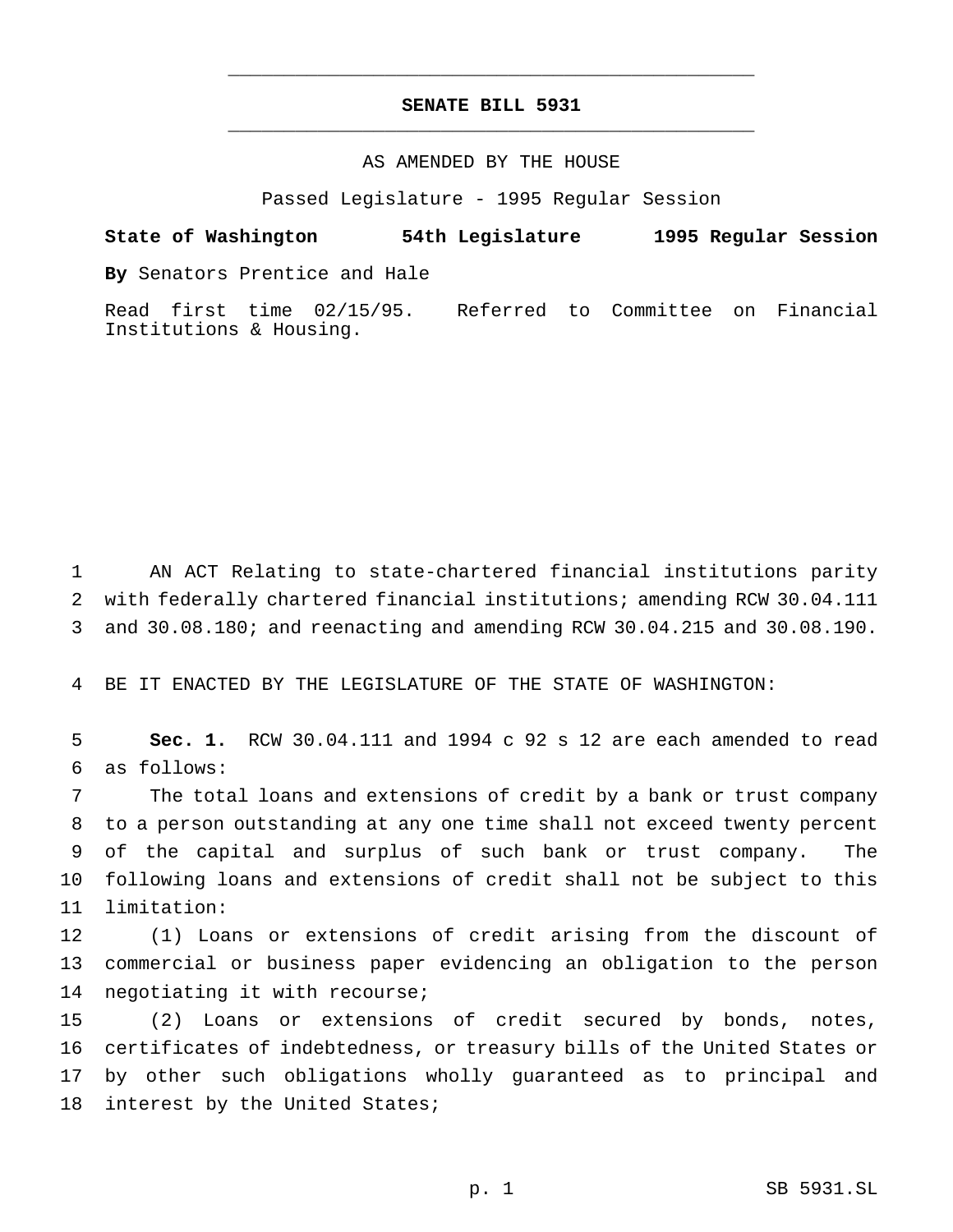(3) Loans or extensions of credit to or secured by unconditional takeout commitments or guarantees of any department, agency, bureau, board, commission, or establishment of the United States or any corporation wholly owned directly or indirectly by the United States; (4) Loans or extensions of credit fully secured by a segregated deposit account or accounts in the lending bank;

 (5) Loans or extensions of credit secured by collateral having a readily ascertained market value of at least one hundred fifteen percent of the outstanding amount of the loan or extension of credit; (6) Loans or extensions of credit secured by bills of lading, warehouse receipts, or similar documents transferring or securing title to readily marketable staples shall be subject to a limitation of thirty-five percent of capital and surplus in addition to the general limitations, if the market value of the staples securing each additional loan or extension of credit at all times equals or exceeds one hundred fifteen percent of the outstanding amount of the loan or extension of credit. The staples shall be fully covered by insurance 18 whenever it is customary to insure the staples;

 (7) The purchase of bankers' acceptances of the kind described in section 13 of the federal reserve act and issued by other banks shall not be subject to any limitation based on capital and surplus;

 (8) The unpaid purchase price of a sale of bank property, if secured by such property.

 For the purposes of this section "capital" shall include the amount of common stock outstanding and unimpaired, the amount of preferred stock outstanding and unimpaired, and capital notes or debentures issued pursuant to chapter 30.36 RCW.

 For the purposes of this section "surplus" shall include capital surplus, reflecting the amounts paid in excess of the par or stated value of capital stock, or amounts contributed to the bank other than 31 for capital stock, and ((amounts transferred to surplus from)) 32 undivided profits ((pursuant to resolution of the board of directors)).

 The term "person" shall include an individual, sole proprietor, partnership, joint venture, association, trust, estate, business trust, corporation, sovereign government or agency, instrumentality, or political subdivision thereof, or any similar entity or organization. The director may prescribe rules to administer and carry out the 38 purposes of this section, including without limitation rules to define or further define terms used in this section and to establish limits or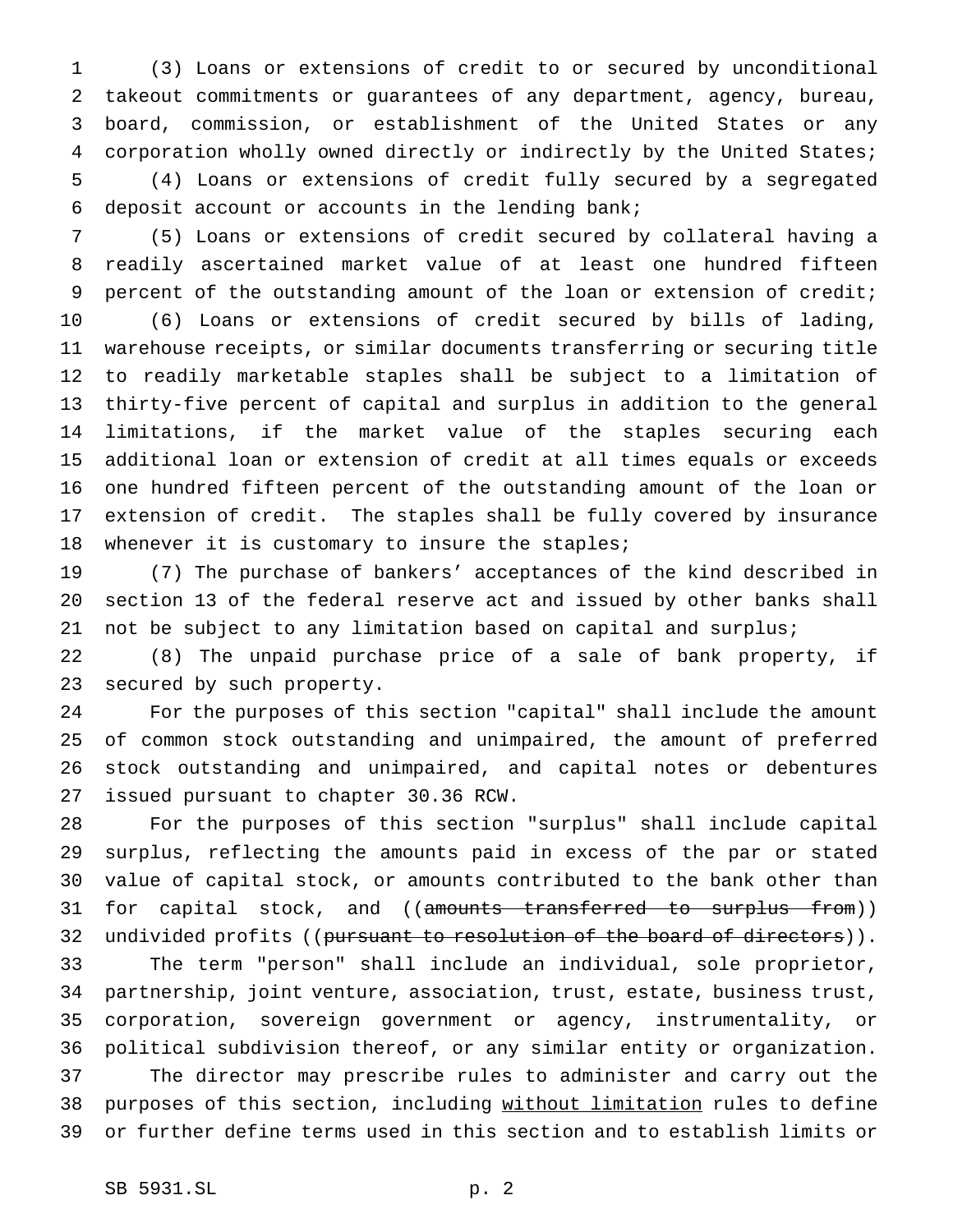requirements other than those specified in this section for particular classes or categories of loans or extensions of credit, and to determine when a loan putatively made to a person shall, for purposes 4 of this section, be attributed to another person. In adopting the rules, the director shall be guided by rulings of the comptroller of the currency that govern lending limits applicable to national commercial banks.

 **Sec. 2.** RCW 30.04.215 and 1994 c 256 s 37 and 1994 c 92 s 20 are each reenacted to read as follows:

 (1) Notwithstanding any other provisions of law, in addition to all powers enumerated by this title, and those necessarily implied therefrom, a bank may engage in other business activities that have been determined by the board of governors of the federal reserve system or by the United States Congress to be closely related to the business of banking, as of December 31, 1993.

 (2) A bank that desires to perform an activity that is not expressly authorized by subsection (1) of this section shall first apply to the director for authorization to conduct such activity. Within thirty days of the receipt of this application, the director shall determine whether the activity is closely related to the business of banking, whether the public convenience and advantage will be promoted, whether the activity is apt to create an unsafe or unsound practice by the bank and whether the applicant is capable of performing such an activity. If the director finds the activity to be closely related to the business of banking and the bank is otherwise qualified, he or she shall forthwith inform the applicant that the activity is authorized. If the director determines that such activity is not closely related to the business of banking or the bank is not otherwise qualified, he or she shall forthwith inform the applicant in writing. The applicant shall have the right to appeal from an unfavorable determination in accordance with the procedures of the Administrative Procedure Act, chapter 34.05 RCW. In determining whether a particular activity is closely related to the business of banking, the director shall be guided by the rulings of the board of governors of the federal reserve system and the comptroller of the currency in making determinations in connection with the powers exercisable by bank holding companies, and the activities performed by other commercial banks or their holding companies.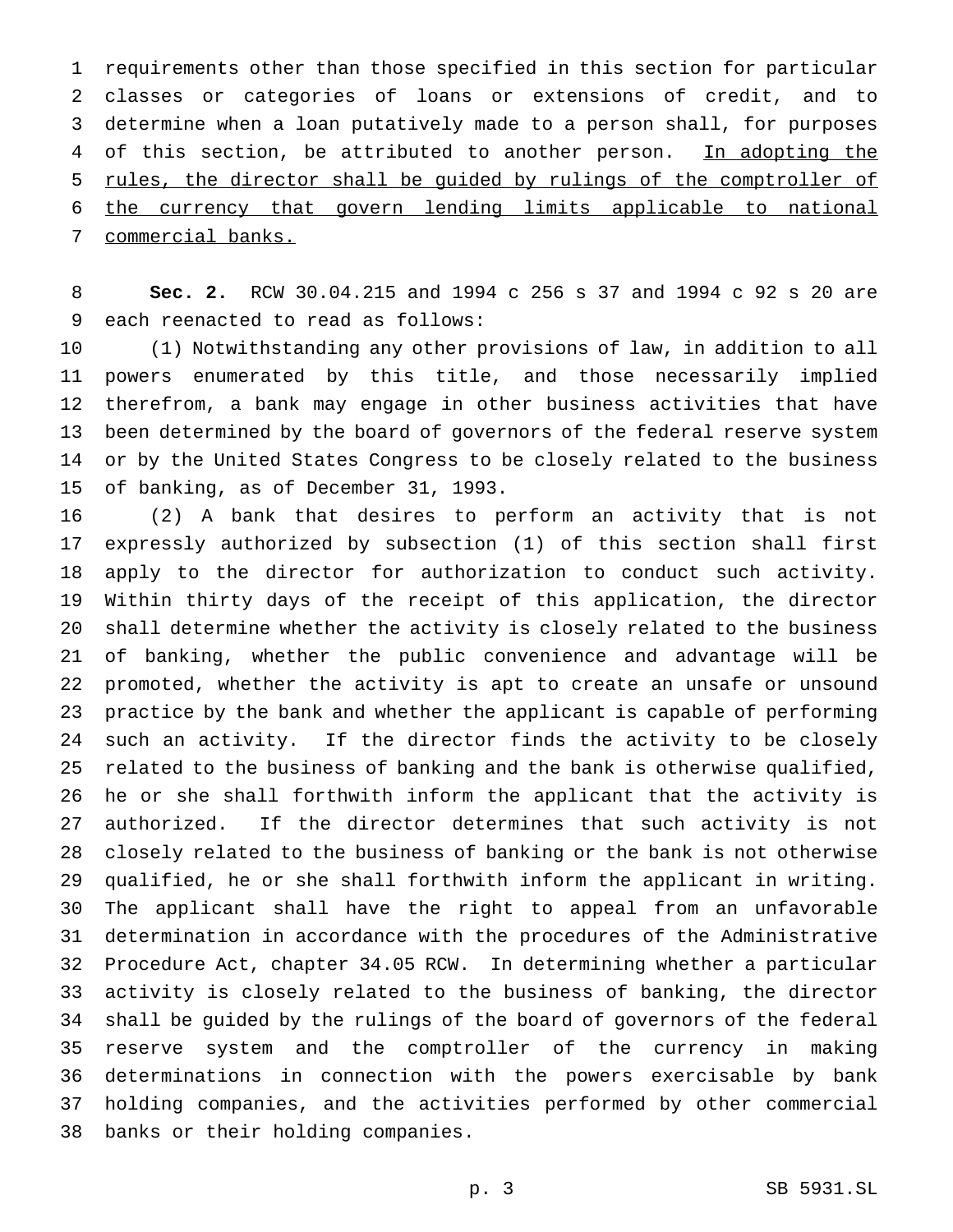(3) ((In addition to all powers enumerated by this title, and those necessarily implied therefrom, a bank may engage in other business 3 activities that are determined by the director, by rule adopted pursuant to chapter 34.05 RCW, to be closely related to the business of banking, or necessary or convenient thereto, and the exercise thereof will promote the public convenience and advantage. Provided, however, that such other business activities shall also have been determined by 8 the board of governors of the federal reserve system or by the United 9 States congress to be closely related to the business of banking.)) 10 Notwithstanding any restrictions, limitations, and requirements of law, 11 in addition to all powers, express or implied, that a bank has under 12 the laws of this state, a bank shall have the powers and authorities conferred as of August 31, 1994, upon federally chartered bank doing 14 business in this state. A bank may exercise the powers and authorities 15 conferred on a federally chartered bank after this date, only if the director finds that the exercise of such powers and authorities:

 (a) Serves the convenience and advantage of depositors, borrowers, 18 or the general public; and

19 (b) Maintains the fairness of competition and parity between state-chartered banks and federally chartered banks.

 As used in this section, "powers and authorities" include without limitation powers and authorities in corporate governance and 23 operational matters.

24 The restrictions, limitations, and requirements applicable to 25 specific powers or authorities of federally chartered banks shall apply to banks exercising those powers or authorities permitted under this 27 subsection but only insofar as the restrictions, limitations, and requirements relate to exercising the powers or authorities granted banks solely under this subsection.

 (4) Any activity which may be performed by a bank, except the taking of deposits, may be performed by (a) a corporation or (b) another entity approved by the director, which in either case is owned in whole or in part by the bank.

 **Sec. 3.** RCW 30.08.180 and 1994 c 92 s 60 are each amended to read as follows:

 Every bank and trust company shall make at least three regular reports each year to the director, as of the dates which he or she shall designate, according to form prescribed by him or her, verified